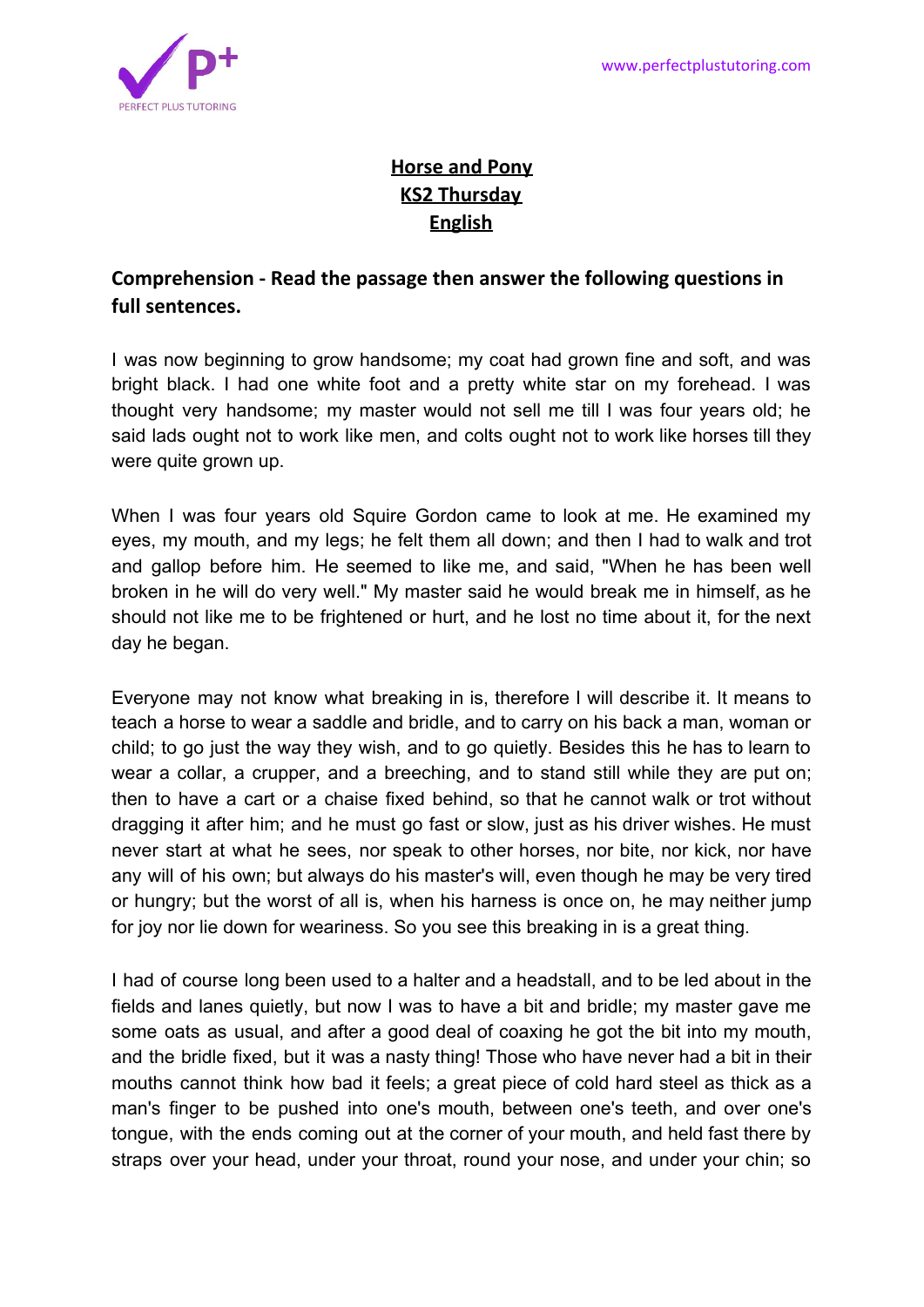

that no way in the world can you get rid of the nasty hard thing; it is very bad! yes, very bad! at least I thought so; but I knew my mother always wore one when she went out, and all horses did when they were grown up; and so, what with the nice oats, and what with my master's pats, kind words, and gentle ways, I got to wear my bit and bridle.

Next came the saddle, but that was not half so bad; my master put it on my back very gently, while old Daniel held my head; he then made the girths fast under my body, patting and talking to me all the time; then I had a few oats, then a little leading about; and this he did every day till I began to look for the oats and the saddle. At length, one morning, my master got on my back and rode me round the meadow on the soft grass. It certainly did feel queer; but I must say I felt rather proud to carry my master, and as he continued to ride me a little every day I soon became accustomed to it.

The next unpleasant business was putting on the iron shoes; that too was very hard at first. My master went with me to the smith's forge, to see that I was not hurt or got any fright. The blacksmith took my feet in his hand, one after the other, and cut away some of the hoof. It did not pain me, so I stood still on three legs till he had done them all. Then he took a piece of iron the shape of my foot, and clapped it on, and drove some nails through the shoe quite into my hoof, so that the shoe was firmly on. My feet felt very stiff and heavy, but in time I got used to it.

And now having got so far, my master went on to break me to harness; there were more new things to wear. First, a stiff heavy collar just on my neck, and a bridle with great side- pieces against my eyes called blinkers, and blinkers indeed they were, for I could not see on either side, but only straight in front of me; next, there was a small saddle with a nasty stiff strap that went right under my tail; that was the crupper. I hated the crupper; to have my long tail doubled up and poked through that strap was almost as bad as the bit. I never felt more like kicking, but of course I could not kick such a good master, and so in time I got used to everything, and could do my work as well as my mother.

I must not forget to mention one part of my training, which I have always considered a very great advantage. My master sent me for a fortnight to a neighboring farmer's, who had a meadow which was skirted on one side by the railway. Here were some sheep and cows, and I was turned in among them.

- **1. 1 Who is narrating this story?**
- **2. 2 What does "breaking" in this passage mean?**
- **3. 3 What is the meaning of the word "coaxing"?**
- **4. 4 Why do you think the colt was fed oats while putting the saddle on?**